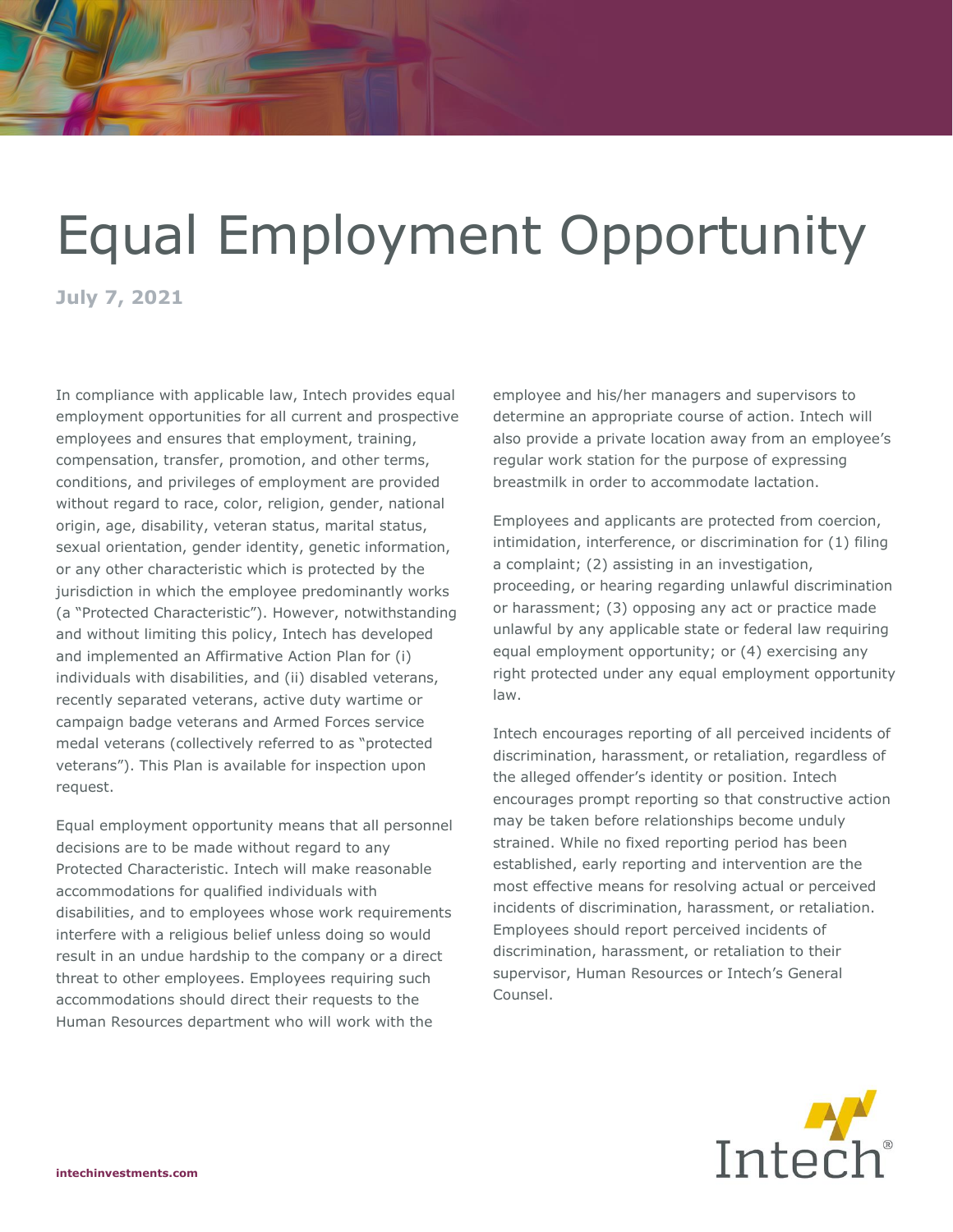Managers and supervisors are required promptly to report to the General Counsel or Human Resources Department all complaints of discrimination, harassment, or retaliation they receive (including formal and informal complaints, as well as reports made by employees other than the target of the conduct), and all perceived incidents of discrimination, harassment, or retaliation that they observe or hear about.

Besides making a report, if you believe that you or another individual is being discriminated against or harassed, we encourage you to let the offender know what behavior or action you perceive as offensive or biased and ask that it be stopped or corrected, depending on the situation. This action alone will often resolve the problem. We understand, however, that an individual may prefer to report a particular incident through the reporting procedures, and encourage you to do so.

Intech will make every reasonable effort to resolve all complaints. Intech will promptly investigate all complaints. The investigation may include individual interviews with the parties involved and, where necessary or believed appropriate, interviews with others who may have observed the alleged conduct or have relevant knowledge. Confidentiality will be maintained throughout the investigatory process to the extent possible while allowing Intech to conduct an appropriate investigation and take corrective action, as Intech determines is necessary or prudent.

Conduct found to be inconsistent with or in violation of Intech's Equal Employment Opportunity Policy will be dealt with appropriately. Responsive action may include, for example, training, referral to counseling and/or disciplinary action, such as warning, withholding pay increase(s) or promotion(s), reassignment, suspension without pay, or termination, as the Company believes appropriate under the circumstances. The Company will also take corrective action, as appropriate, to remedy the effects of any discrimination, harassment, or retaliation, and prevent its reoccurrence.

A knowingly false complaint or complaint that is both false and intentionally made for an improper reason may result in appropriate disciplinary action. This does not include complaints which, even if erroneous, are made in good faith.

Although the Company is fully committed to taking prompt, appropriate remedial action in those instances when a violation of our EEO Policy occurs, our principal goal is to create a professional workplace governed at all times by integrity, respect, and dignity, and to prevent unlawful discrimination, harassment, or retaliation in our workplace.

In addition to our commitment to equal employment opportunity, Intech strictly prohibits any retaliation (including any threats of adverse employment action) against any individual for making a good faith report of any conduct, act, or practice believed to violate this policy or any other Intech policy or standard of conduct, or for participating in good faith in an investigation of any reported violation.

Unlawful retaliation against any individual for engaging in protected activity is strictly prohibited. Employment actions or decisions adversely affecting an individual who has engaged in protected activity are, however, proper and not proscribed by this policy, if such action or decision is unrelated to the protected activity.

The implementation of this policy requires the understanding and cooperation of all employees, staff, and management. It is especially the responsibility of management to ensure non-discriminatory employment conditions for everyone.

If you have any questions or concerns regarding the EEO Policy, Intech's commitments and expectations under this policy, or your responsibilities with respect to this Policy, we encourage you to talk to your supervisor, Human Resources, or Intech's General Counsel.